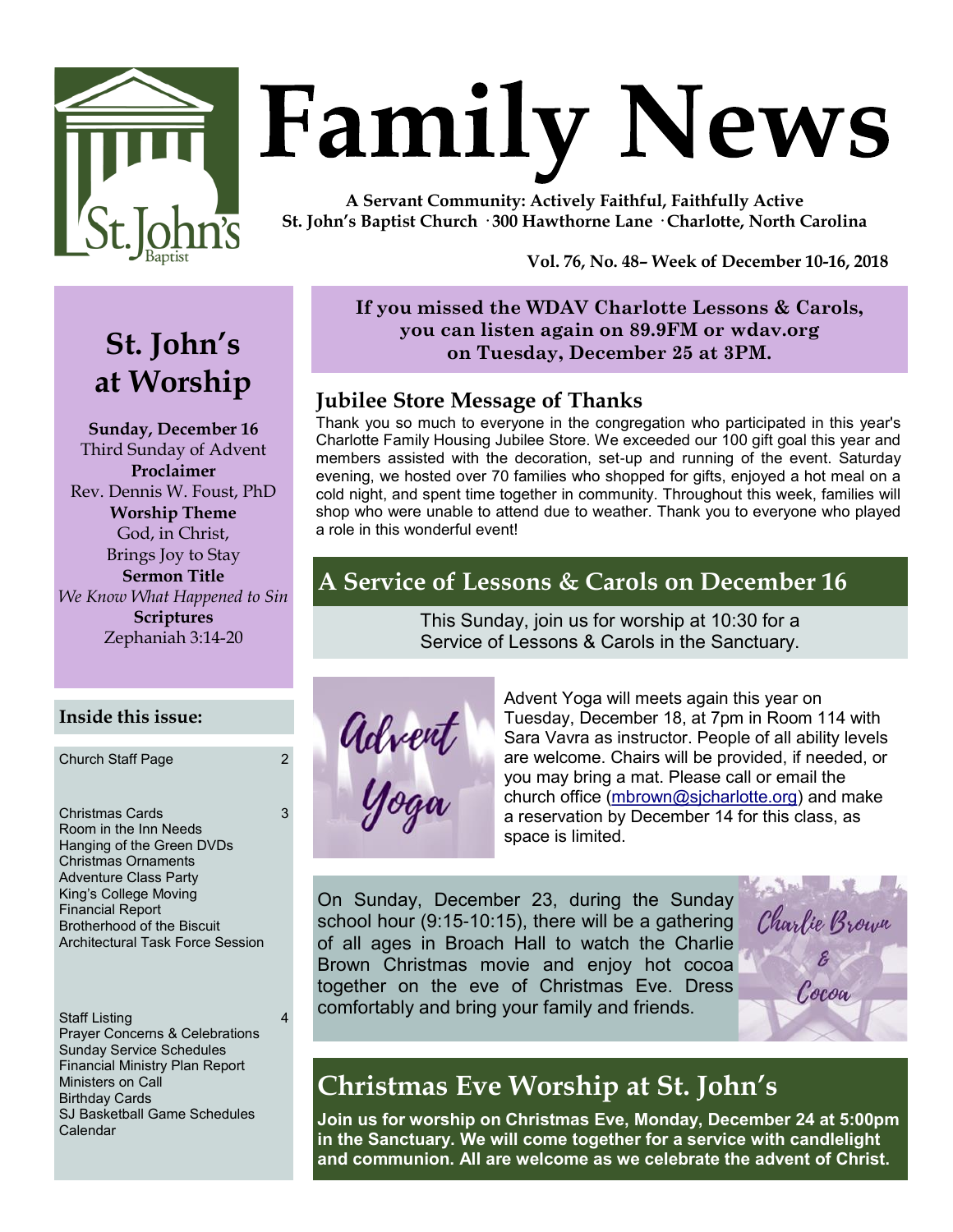# Advent, Celebration, and a New Year **Youth News from Lee**

I missed seeing you last Sunday! After trusting the weather forecasters on Saturday evening, I was glad to see snow and ice outside on Sunday morning. By this Sunday, the white stuff will be melted as we gather for our Sunday School Ministry Formation Groups and Lessons & Carols.

Once again, we are enjoying a meaning-full Advent. The next two Sundays will prepare us for a wonder-full celebration on Christmas Eve.

Then, we will enter 2019 for a New Year of enriched and new ministries. In recent weeks, I have met with several groups within our congregation. Each group consists of members who are envisioning and making commitments toward our future. Here are a few:

**STAFFING FOR OUR FUTURE TASK FORCE:** This group is guided by Todd Stillerman, chair of our deaconate. They are looking at information gleaned from members and reviewing our church's goals and demographics.

**ARCHITECTURAL REVIEW TASK FORCE: This** group is guided by Bill Hartsell, a retired architect. They are listening to members and considering concepts as to how our facilities can be updated for future ministries based upon our church's goals and the continued population growth of our city and area.

**MESSAGING AND MEDIA RESOURCE TEAM:** This new group of 20 members had our first meeting in late November to begin exploring ways to expand our communication with the people of Charlotte who are interested in a church like ours. Expect to hear more from this group in the first six months of 2019.

**SPIRITUAL FORMATION RESOURCE TEAM:** This new group of 30 members had our first meeting in late November also and will be initiating several practical approaches in 2019 in areas such as Expanding and Updating our Sunday School Ministry Formation Groups for purposes of caring, learning and reaching out; Spirituality; Curriculum Resources; etc.

MI**SSION RESOURCE TEAM:** This group is always active. Charlie Harper chairs this active group and they are already planning ways to help us continue to serve the needs of Charlotte and beyond in 2019.

In the past six weeks, it has been my blessing to visit with more than 30 of our members in retirement centers, in their homes, in hospitals and another 12 over breakfast, lunch or coffee. I have also been able to speak in three settings in our community: PFLAG Panel, Sharon Towers and Union Theological Seminary and will participate in 11 Christmas parties and special events in December. These times remind me of how blessed we are as a church and how blessed I am to serve as your senior minister. I love you and am grateful for how you love me.

**See you Sunday! (No snow-shoes necessary!)**

### **Dennis**

### **This Week…**

- **Friday, December 14**  Middle School Youth Christmas **Room In The Inn** Service Party 5:00 – 8:00 pm (Pickup and drop-off at church)
- **Sunday, December 16**  High School Christmas Bingo Party at **Charlotte Rescue Mission** 5:00 – 8:00 pm (Pickup and drop-off at church)

### **Upcoming Dates and News...**

- **January 25-27 – Youth Ski Trip to Winterplace**
- **March 17 – Youth Mission Auction after worship – Put this on your calendar and plan to be here!**





**Poinsettia Deliveries 2018**





# **From Allison**

# **Formation and Worship for Children on Sunday, December 16**

**Nursery/2s:** This class will be cared for in their room during Formation Hour and Worship Hour.

PreK/K: This class will be cared for in their classroom during Formation Hour and Worship Hour. They will learn about the night that Jesus was born, and they will get a chance to do some art and play together.

**Grades 1-5:** This group will have Formation Class from 9:15-10:20. They'll learn about how an angel visited Mary and about how Mary said yes to working with God; they'll also learn about how an angel came to visit Joseph, too. These classes will join their families for worship.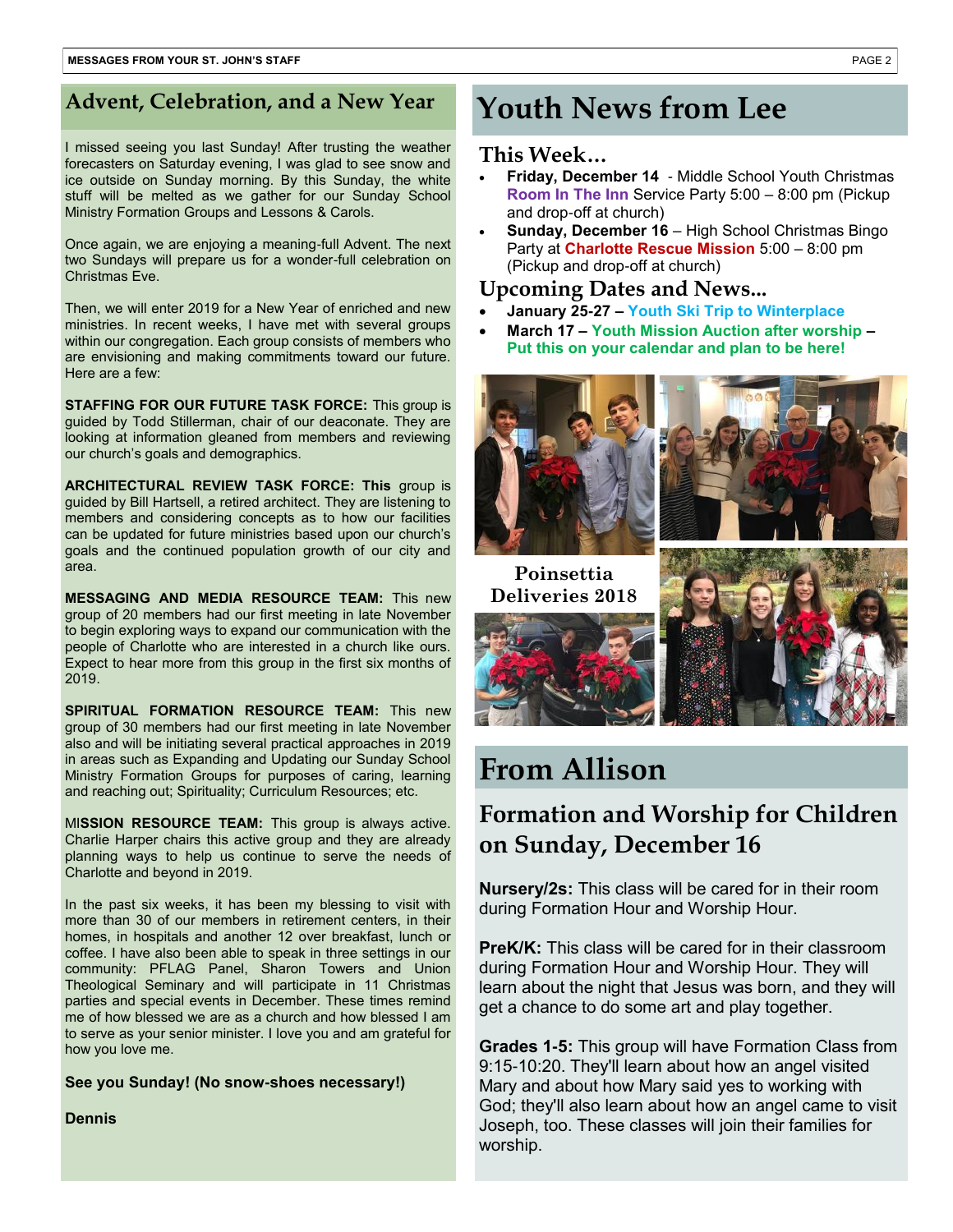### **Christmas Cards for Neighbors**

This is the LAST week to write Christmas cards for neighbors! The mailboxes are available at the Main Entrance. The list of those receiving is on the table near the mailboxes. Use your own cards or use one provided at the church! The mailboxes will be open until this coming Sunday, December 16 so that deacons have time to deliver them.

# **Urgent Help Needed for RITI**

As we move through the first month of Room in the Inn (RITI), we have immediate needs for volunteer help on the following December dates:

- **12/21 - Need setup assistance, food prep coordinator, van driver, 1-2 overnight hosts**
- **12/28 - Need 1-2 overnight hosts, laundry assistance**

If you can help or have questions, please call Dale Johnson (704-364-2575) or Alice Wirz (704-377- 6189) or volunteer by clicking this signup list link:

> **[https://www.signupgenius.com/](https://www.signupgenius.com/go/10c0d4caaae2eaafb6-room9.) [go/10c0d4caaae2eaafb6-room9](https://www.signupgenius.com/go/10c0d4caaae2eaafb6-room9.)**

### **Hanging of the Green DVDs Available**

DVD copies of the Hanging of the Green service are available, upon request, for \$5/each from Ryan Crowder. Contact Ryan at [crowderyan@gmail.com](mailto:crowderyan@gmail.com) or 704-302-7780 if you are interested in purchasing a copy. You can pick up your DVD the Sunday following your request in the church office. Other arrangements can be made, if necessary.



**St. John's 90th Anniversary of the Sanctuary Christmas ornaments are available for purchase in the office or with Fredda Kimball. If you would like to purchase one, they are \$10 and are a wonderful keepsake.**

### **Adventure Sunday School Party**

The Adventure Sunday School Class Christmas Party is Friday, December 21 at the home of Shannon & Greg Rodden. If you are not affiliated with a Sunday School class (or if you're just curious!) and would like to join us, please contact Todd Stillerman at [stillerman@gmail.com.](mailto:stillerman@gmail.com)

# **Help Move Furniture from King's College!**

From Wednesday, January 2 to Saturday, January 5, we need your help moving LOTS of HEAVY furniture from King's College to our building. Only one person has signed up to help. Please click here to sign up for available times on these dates: **<https://goo.gl/forms/7hJgyjY90jXoekpx1>**

### **Conversation with Your Architectural Task Force**

Earlier this year, the church approved the appointment of an Architectural Review Task Force. This group is chaired by Bill Hartsell and includes Don Hinson, Chris Lavender, Bobbie Sherrill, Kathy Spence, and Kevin Turner with Dennis Foust serving ex-officio. This Sunday, December 16th, following worship, members of the Architectural Task Force will be in the Chapel to listen to your ideas concerning building renovations and planning. All comments and suggestions are welcome and your input will greatly help the planning as we go forward. If you are unable to be present on the 16<sup>th</sup>, feel free to present your ideas to any Task Force member.

# **Financial Ministry Pledge Report 2019**

**Amount Pledged: \$832,601**

### **Commitments Received: 170**

If you have not turned in your pledge card to Jacquelyn in the office, please do so as soon as possible.



**BROTHERHOOD** OF THE BISCUIT

THE

**Brotherhood of the Biscuit will meet again on Friday, December 14 in the Lounge at 6:30AM.**